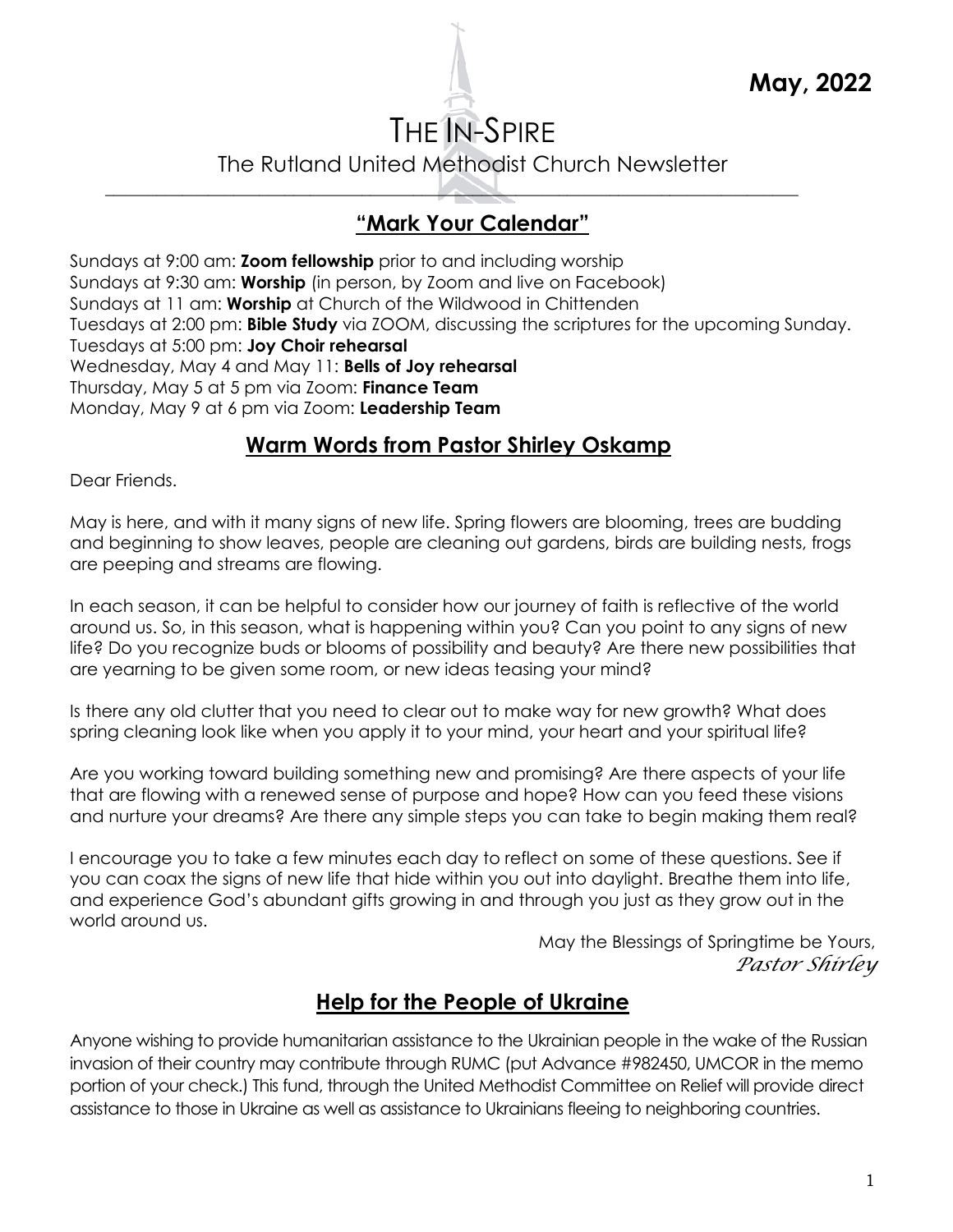

# **New England Annual Conference 2022**

The 2022 Annual Conference session will be held June 9 through June 11. Members have the option to attend in person in Manchester, NH or via Zoom. Information can be found at ww.neumc.org/accessions.

Pastor Shirley and Bobbie Fillioe, our Lay Member to Conference, will be attending and will report back to the congregation. Please pray for our delegates, and for the entire conference as they make important decisions that impact the Church.

# **Links of interest:**



**New England Conference on Native American Ministries** Video Greeting: <https://www.youtube.com/watch?v=c2legJOsCdM>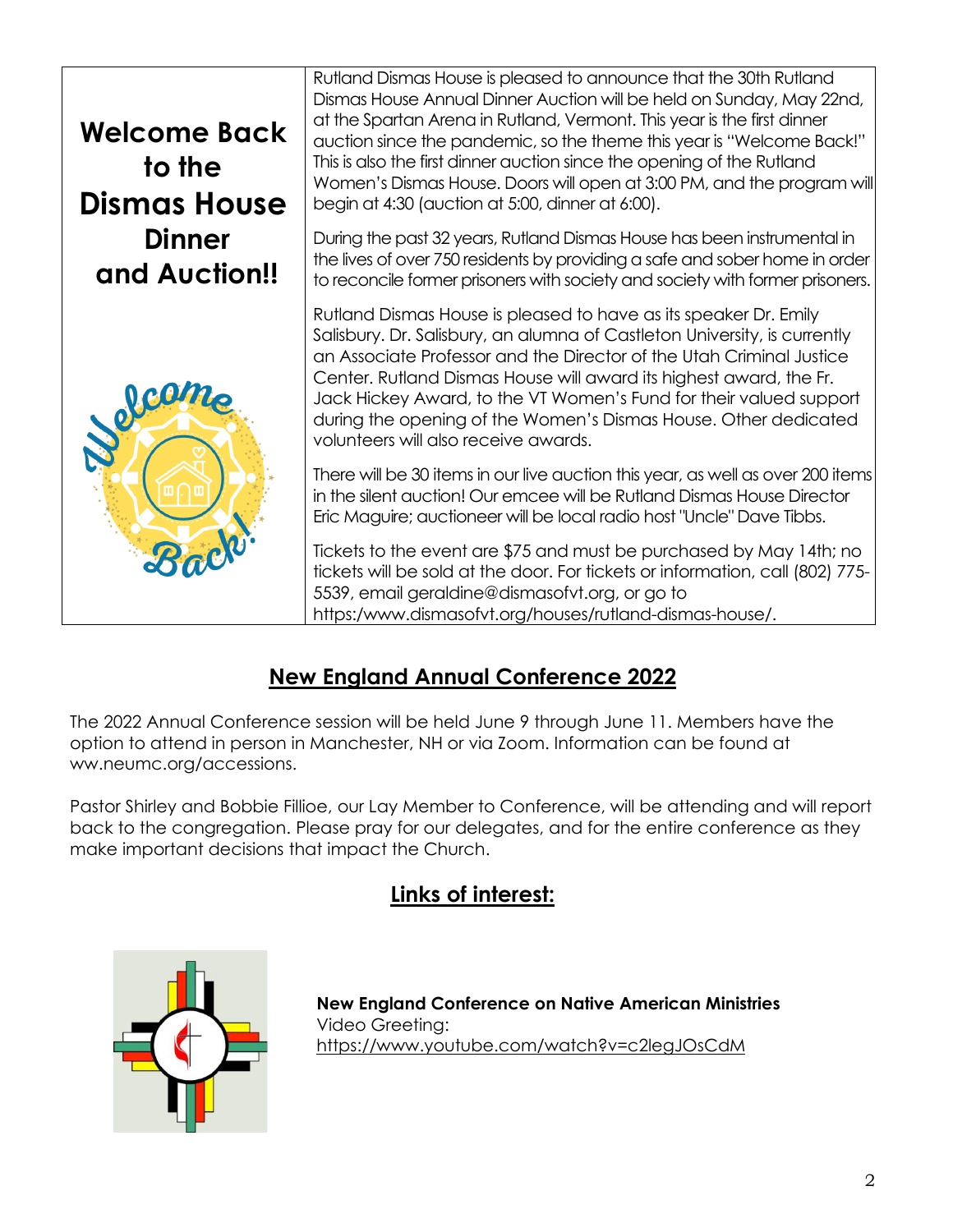**The Methodist Federation for Social Action (MFSA)** is an organization that strives to hold the United Methodist Church accountable to social justice issues. This link to their current newsletter has many resources for your study and information:

[https://mfsaweb.salsalabs.org/maymfsavoices-may2022-a?wvpId=a187c5ad-78a4-4b99-b8cf-](https://mfsaweb.salsalabs.org/maymfsavoices-may2022-a?wvpId=a187c5ad-78a4-4b99-b8cf-3e41afe54f29)[3e41afe54f29.](https://mfsaweb.salsalabs.org/maymfsavoices-may2022-a?wvpId=a187c5ad-78a4-4b99-b8cf-3e41afe54f29)

### **Companions in Wholeness**

Companions in Wholeness has made great progress! On April 7, CIW was officially registered with the Vermont Secretary of State, and we have opened a checking account.

The Comfort Zone has seen a substantial increase in the number of breakfasts and lunches served. The average number of breakfasts served in April was 138 and the average number of lunches was 98. Much of this increase can be attributed to the large concentration of people staying at the Cortina Inn where they lack the ability to prepare food fresh, nutritious food.

Comfort Zone is truly feeding the body and soul of those in need. Volunteers are managing as best they can but there is a need for cooks, both to prepare breakfast each morning and to prep in the afternoons. The "Sweet" Easter fundraiser raised \$1137.26. Thank you to all who ordered!

#### *Jennifer Yakunovich* for CIW

# **Outreach**

In April, the Pastor's Emergency Fund was used to help with rent, purchase gas for a single mom, for a traveler from down south, and a phone card for one of our Comfort Zone guests.

We continue to give out items from our food shelf, almost 700 items this month, and have given out about 72 articles of clothing, 10 pr. socks, and miscellaneous outerwear. Please consider donating used jeans and t-shirts.

Grace Congregational Church has asked for help administering their 'Care Fund' because Beth Wolven who did a wonderful job taking care of that fund, has retired. Because we often work together with other churches to meet the needs of our visitors, this could streamline the process. Grace Church will be providing the funds to give out. Several hours of my pay will be covered by them as well.

#### *Linda Allen,* **Outreach Coordinator**

#### **Sunday School**

Sunday school children are finishing up Easter. For Easter Day, they received goodie bags which also had a gold heart pin that said "God" on it. Our two nursery children participated in Easter lessons. The children all enjoyed the Easter crafts that were included to reinforce their lesson.

#### *Marsha Johnson,* **Outreach Coordinator**

### **Stewardship & Finances**

Thank you for your continued faithful stewardship to RUMC. You make our ministry possible by financially supporting our staff as well as all of the outreach we do as Christ's hands in this community.

Donations can be made by mail, in person, through Facebook, or by credit card Call Assistant Treasurer Kristen Jarvi (438-9805) or Lori in the office (773-2460).